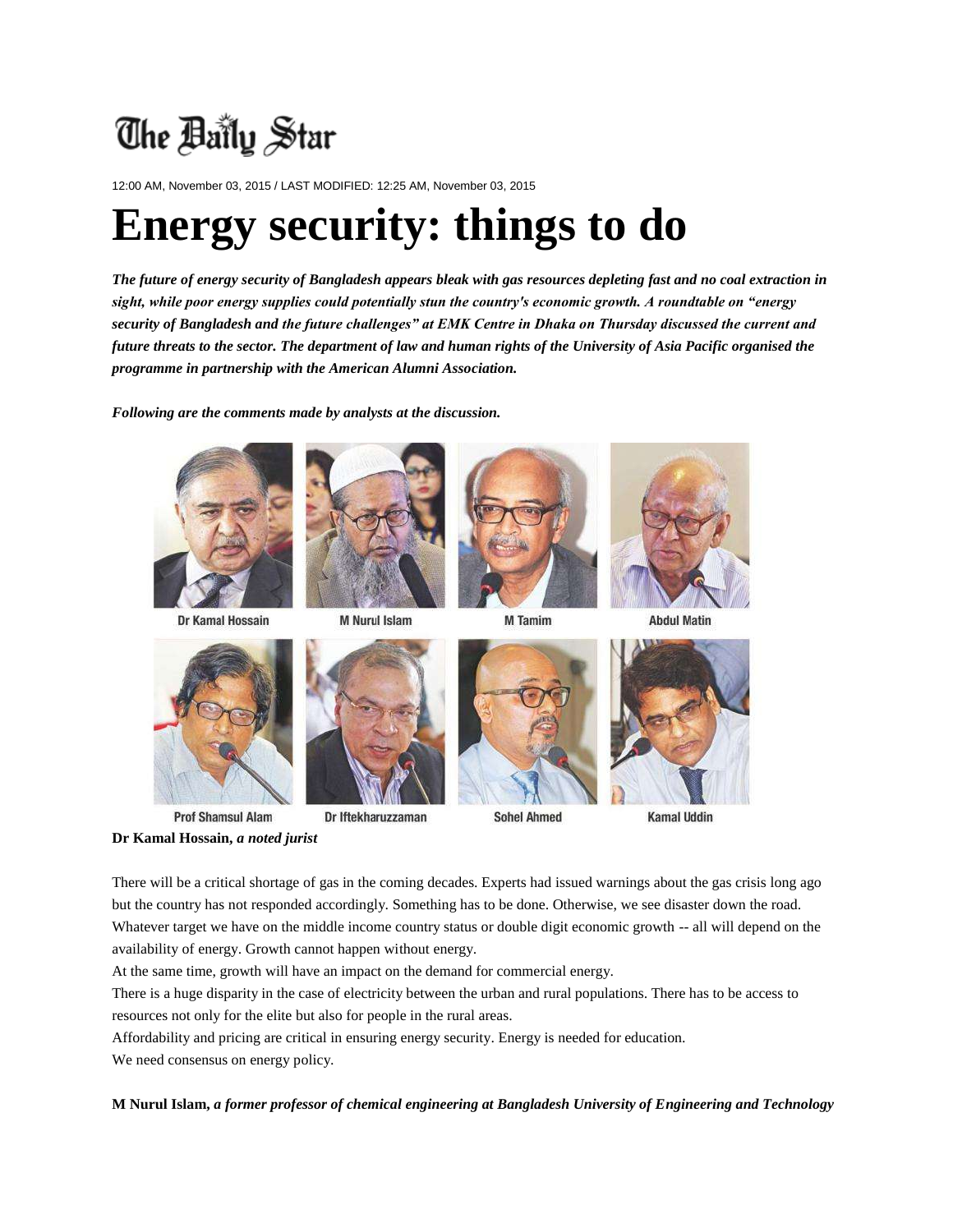In the last 25 years, we found a number of gas fields almost free of cost. That gave us confidence. But the situation now is that if energy security is not taken care of seriously, there would be a disastrous crisis.

People are now obsessed with power security, not energy security. But this obsession is going to put the whole nation in a problem. I am really worried about it.

The title of the power, energy and mineral resources ministry should be changed to the energy ministry. Because of this name, everybody is interested in making investment in power, power and power, and the investment in primary energy is very small.

If we really want energy security, we will first have to ensure the supply of primary energy. The seventh five-year plan does not say anything about the supply of primary energy for the base year. If this is the reality, how will the country ensure energy security during the seventh plan period and beyond? Domestic sources provide better energy security compared to the imported ones. This should be kept in mind.

There is no doubt that there is conspiracy, so that the Bangladesh Petroleum Exploration and Production Company (Bapex) cannot be strengthened.

#### **Prof M Tamim,** *head of the department of petroleum and mineral resources engineering at Buet*

To me, our energy policy has always been reactionary, instead of being proactive. I will give a few examples. Nobody was talking about coal because gas was the dominant energy. Nobody thought about a coal policy. Nobody raised the issue when we mined in Barapukuria in 2004-05. The moment Asia Energy came in and gave us a proposal on the basis of the existing law of the country, immediately there was a huge political hue and cry, and we reacted.

When US oil company Unicol came here and found Bibiyana in 1999, there was no gas demand in the country. There was 400-500 million cubic feet of gas, but nothing to use. The company said the gas had to be monitised quickly and proposed an alternative option, which was not in the contract, and that is to export the gas. We immediately stopped all exploration. And since 1999, there has been no exploration in the country as a reaction to their proposal.

Exploration has not happened in the case of our offshore blocks either. It is again a political dilemma; the energy sector is suffering from indecision, which is hurting us.

We have seen 10 years of Bapex-only policy. In the last 10 years, only Bapex did exploration. The net result is 300 billion cubic feet of gas, which can meet our two months' supply. The time has come to review that. I know a lot of people will disagree with me, but show me what is wrong with the international oil companies. We are getting gas at \$3 and 56 percent of gas is being supplied by international oil companies (IOCs). But nobody is talking about \$15 liquefied natural gas (LNG) import. But to pay \$3 per thousand cubic feet of gas to the IOCs, we are raising hue and cry, saying that they are taking all of our resources. Bapex has already said that there is no more structure to drill on. If that is the case, allow IOCs to come. If you get gas at \$5, then it is better than \$15 of LNG.

The way we are going and the plan we have for the electricity sector, our total import dependence will be 92 percent by 2030 if we don't develop our own coal. That is a big challenge. How are we going to manage the finances, the

#### **Abdul Matin,** *former chief engineer of Bangladesh Atomic Energy Commission*

To have energy security, one needs to have full control over the resources. But we don't know what the Russians are doing at the Rooppur nuclear power plant. Everything is dictated by the Russians.

For the first time, we have come to know about the total cost. But we still do not know about the cost of generation. Why are they shy about disclosing the figure?

Why is the project director of the nuclear power plant a physicist and the regulatory body responsible for ensuring safety is headed by a biologist? How can we be sure that the plant will serve the interest of the country and be run safely?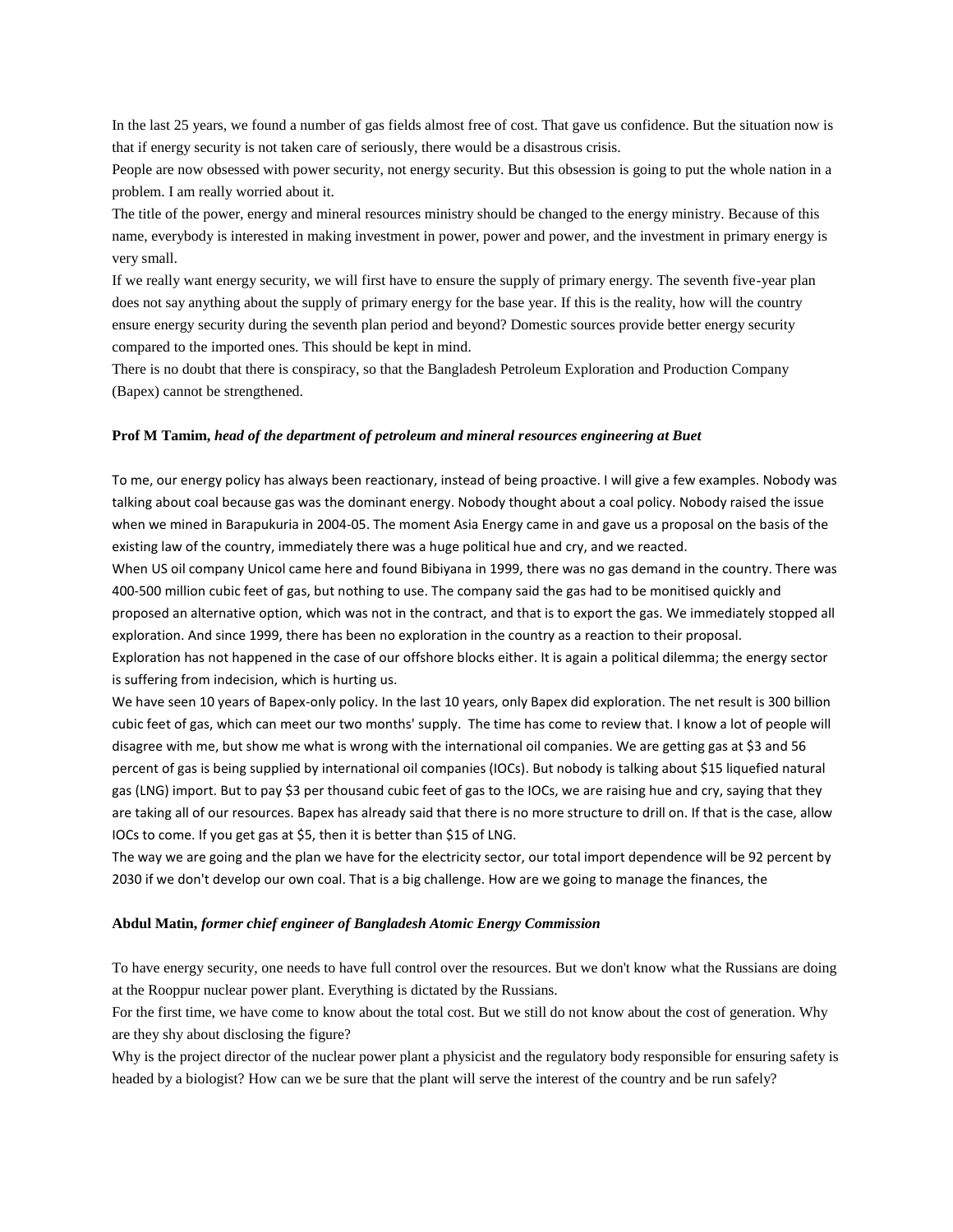

**Jamilur Reza Choudhury** 



**CM Shafi Sami** 



**Badrul Imam** 



Muhammad Imaduddin



**Sajjad Zohir** 





**Choudhury Ishrak Ahmed** 



**Tahsin Aman** 

**Jamilur Reza Choudhury,** *vice-chancellor of University of Asia Pacific*

We all know that gas resources are depleting. We have the potential but we are not carrying out exploration. We have to finance Bapex properly so that it can invest.

The government needs to strengthen Bapex to explore the hydrocarbon potential. It should be in the driving seat, while working with the IOCs.

We have other resources as well. Coal resources are unfortunately located in very densely populated areas and over agriculture land.

As there are a lot of improvements in the areas of safety of nuclear power plants, we need not be worried about the consequences of failure. Fortunately, Rooppur is not located, from a seismic point of view, in a high risk zone. But there is a problem with the availability of water for the plant.

We may have prospects in wind power too. We also have to look into our long-term energy security when we go for regional power connectivity.

CM Shafi Sami, a former adviser to the caretaker government

There should not be any conflict between the bureaucrats and professionals. We also need to get out of ad hocism.

#### **Badrul Imam,** *a professor of geology at Dhaka University*

Unless Bangladesh has the ability to explore the gas sector on its own, the interest of the country cannot be fully protected. Following settlement of maritime boundaries with Myanmar and India, Myanmar has completed initial exploration of its resources, but Bangladesh has done very little.

If bureaucratic barriers stand in the way, Bapex can never be strengthened. The present government has done a lot for Bapex, but there is a lot more to do. Bapex has to work independently, and the number of technical workers in the organisation has to be increased. Many engineers have left Bapex as they were not given proper incentives. If we can address these issues, we have the potential to grow like Petronas of Malaysia.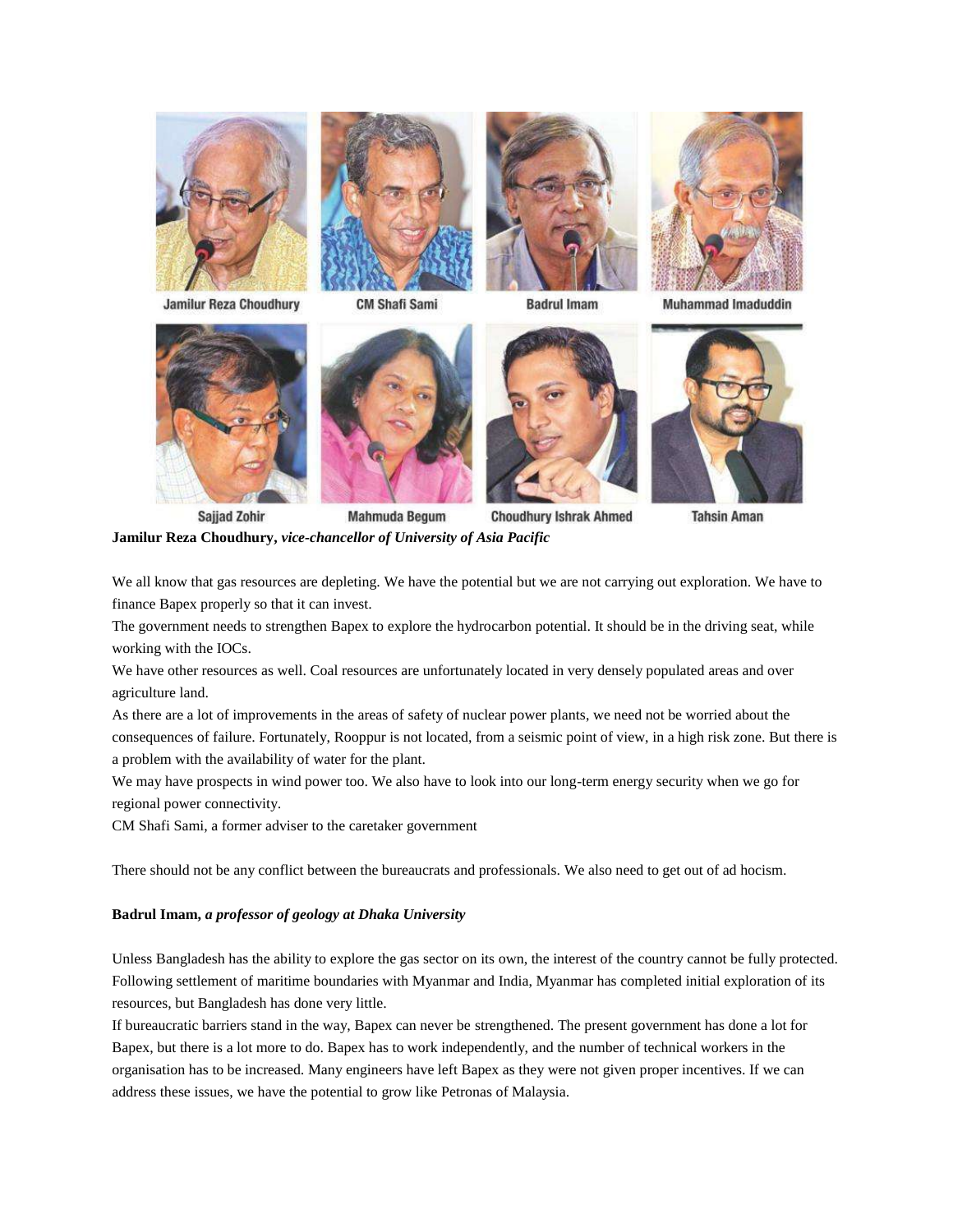#### **Muhammad Imaduddin,** *director of Bangladesh Gas Fields Company*

The country has been trying to develop an LNG plant for the last five years, without much progress.

#### **Shamsul Alam,** *energy adviser of the Consumers Association of Bangladesh*

It is clear that Petrobangla never worked in the best interest of the country. Rather, it gave favours to foreign companies. The rights of the consumers in the energy sector are seriously neglected. The government does not want to listen to our arguments.

Anarchy has been created in the gas sector over giving connections to industries and households.

#### **Iftekharuzzaman,** *executive director of Transparency International Bangladesh*

Because of a lack of good governance, we have allowed corruption to flourish at Bapex. So, there has to be political commitment to empower Bapex.

We got an act in 2010 for quick rental power plants. It was passed to ensure a quick supply of electricity. The act has subsequently been renewed, but we cannot ask questions about it in terms of procurement.

We fully understand that we need energy and power supplies. It is a challenge for the government. But why would people not have the right to ask questions?

#### **Sohel Ahmed,** *chief operating officer of Rahimafrooz Renewable Energy*

The future of renewable energy lies with small-scale solar home and irrigation systems.

#### **Kamal Uddin,** *deputy general manager of Karnaphuli Fertiliser Company*

We need to ensure energy efficiency for energy security. Before we produce any energy, we need to think about how best we will be able to utilise it. Every sector should be given a target.

#### **Sajjad Zohir,** *executive director of Economic Research Group*

Growth is constrained by the unavailability of energy. The regional electricity grid is a real thing. So, we have to look into the contracts that have been designed.

Like food autarky, there is nothing called energy autarky in Bangladesh.

#### **Mahmuda Begum,** *executive director of Power Energy Management & Engineering Company*

Our gas reserves may deplete by 2030. The government will have to depend on LNG imports if it cannot explore the coal reserves. To import LNG, huge infrastructure has to be set up, and technical capacity has to be built.

#### **Choudhury Ishrak Ahmed Siddiky,** *adjunct professor of University of Asia Pacific*

We have achieved a lot in the energy sector in the last couple of decades. It is not that there is no achievement. At the same time, there are problems confronting the sector.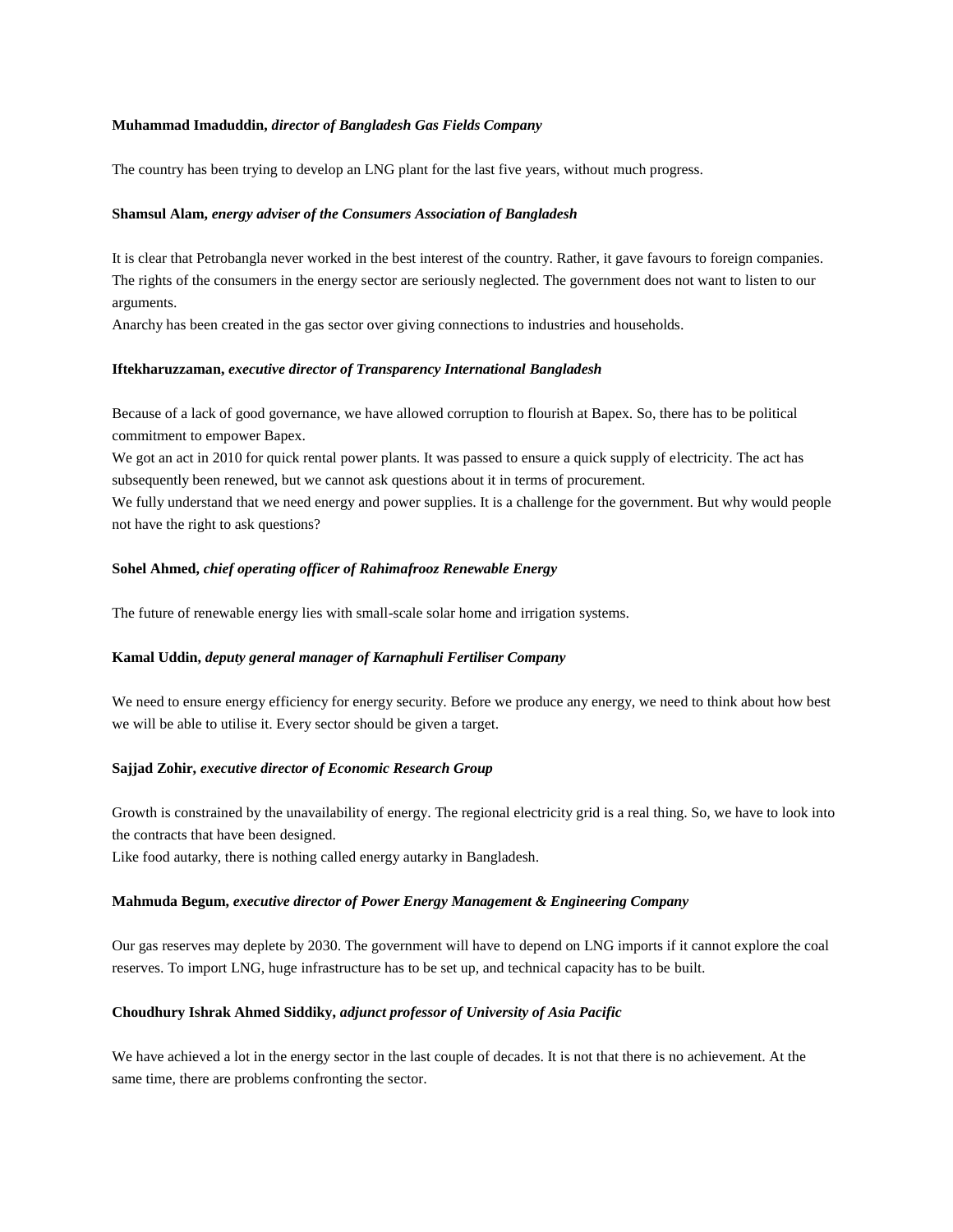As a country, we have to ensure that we have enough gas and electricity so that we can achieve economic development that we aspire.

#### **Tahsin Aman,** *president of American Alumni Association*

The issue of energy security is very important and needs utmost attention. It is a big concern for all countries. Bangladesh is no exception. People's lives depend on it. We have been in constant uncertainty because of energy shortage. This is the uncertainty that our business community does not want. This type of uncertainty drags us down.

<http://www.thedailystar.net/business/energy-security-things-do-166351>

### The Baily Star

# **Concern over apathy to gas exploration**

*Analysts say government must pay attention to primary energy*



Analysts take part in a roundtable on energy security and future challenges at EMK Centre in Dhaka yesterday. Photo: Star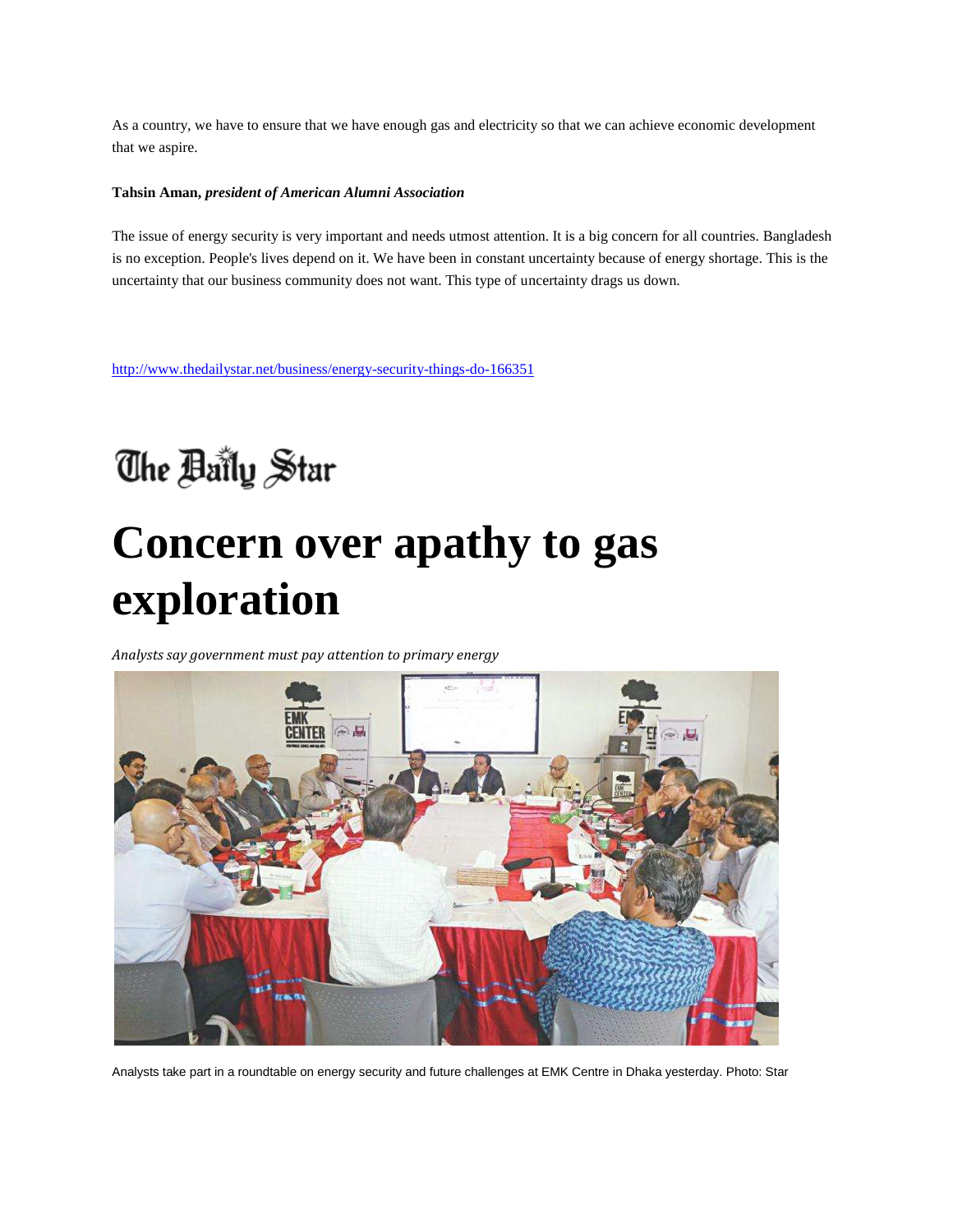#### **Star Business Report**

A group of experts yesterday expressed concern over the government's indifference to the supply of primary energy and said emphasis on electricity production alone cannot ensure energy security.

M Nurul Islam, a former professor of chemical engineering at Bangladesh University of Enginee-ring and Technology, said the name of the power, energy and mineral resources ministry should be changed to the energy ministry.

"Because of this name, everybody is just interested in making investment in power, power and power, and the investment for primary energy is very small. The ratio is one-fifth."

Islam's comments came at a roundtable on Bangladesh's "energy security and future challenges" at EMK Centre in Dhaka.

The Department of Law and Human Rights of the University of Asia Pacific organised the programme in partnership with the American Alumni Association.

"If we really want energy security, we will have to ensure the supply of primary energy first of all."

Islam said the recently approved seventh five-year plan does not say anything about the supply scenario of primary energy for the base year running from 2016 to 2020.

"If this is the reality, then how will the country ensure energy security during the seventh plan period and beyond? I am really getting worried."

Islam said domestic sources provide better energy security compared to imported ones. "This should be kept in mind."

In Bangladesh, the government has doubled the generation of electricity in the last five years. But the fast depletion of natural gas, which accounts for 70 percent of power generated in the country, has become a major concern.

Given the current pace of consumption, the gas reserves will finish within 15 years, according to government officials and policymakers.

At present, Bangladesh relies on domestic sources for meeting 70 percent of its electricity demand, while the rest is met through imported fossil fuel.

"But the way we are going and the plan we have for the electricity sector, our total import dependence will be 92 percent by 2030 if we don't develop our own coal," said M Tamim, a former energy adviser to caretaker government.

"That is a big challenge. How are we going to manage the finance, the infrastructure of imports and deal with our manpower development?"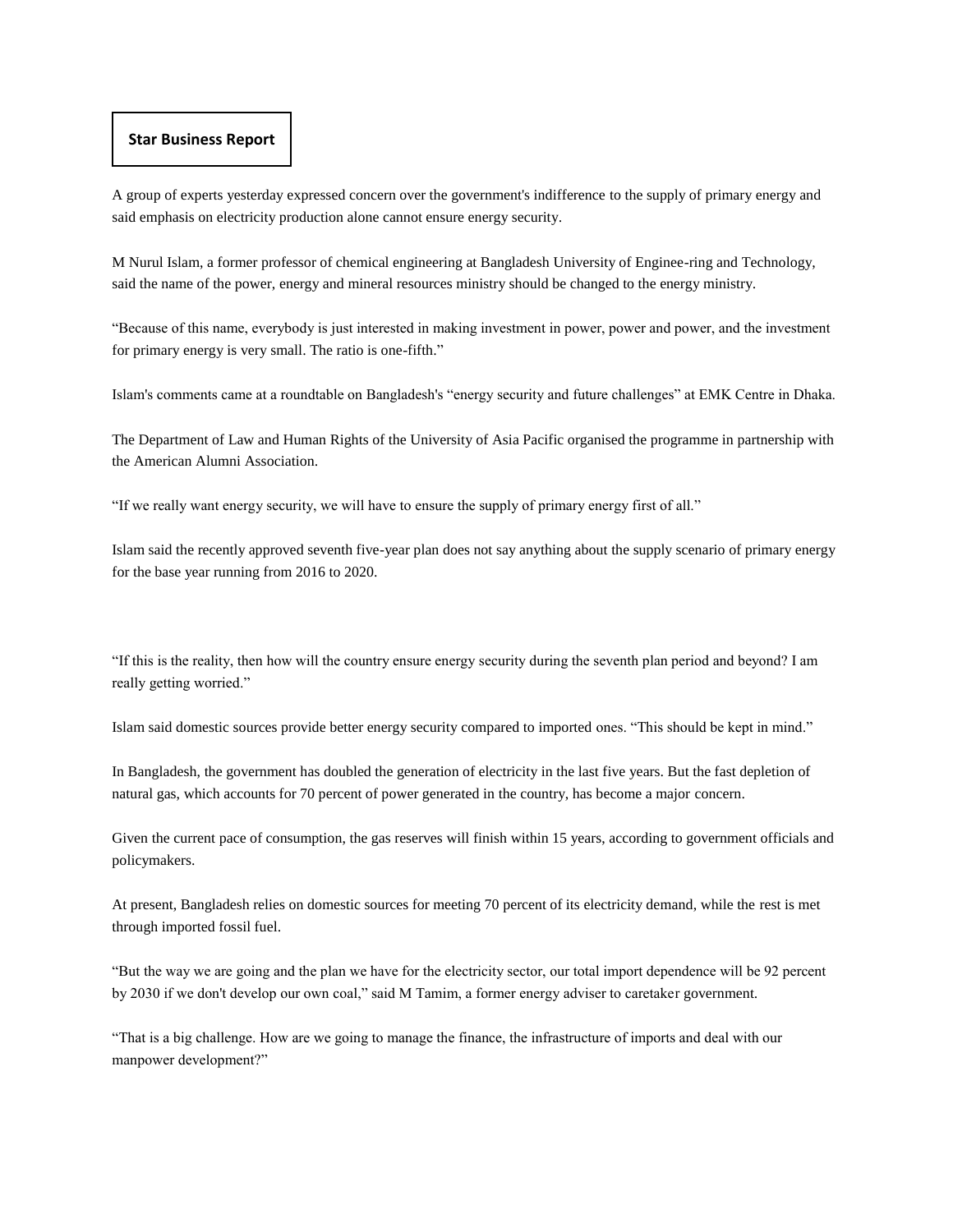He said there is not a single engineer in the country who can manage a 1,200-megawatt coal-fired ultra-critical power plant.

Dr Kamal Hossain, a jurist, said experts had issued warning about the gas crisis long ago but the country has not responded accordingly. "Something has to be done. Otherwise, we see a disaster down the road."

He also said there is a huge disparity in case of electricity between the urban and rural populations. Affordability and pricing is very critical in ensuring energy security, Hossain added.

To have energy security one needs to have full control over the resources, said Abdul Matin, former chief engineer of the Bangladesh Atomic Energy Commission.

"But we don't know what the Russians are doing at the Rooppur nuclear power plant. Everything is dictated by the Russians."

"For the first time, we have come to know about the total cost. But, we still do not know about the cost of generation. Why are they shy about disclosing the figure?"

He raised the question why the project director of the nuclear power plant is a physicist and the regulatory body responsible for ensuring safety is headed by a biologist. "How can we know that the plant will serve the interest of the country and it will be run safely?"

CM Shafi Sami, a former caretaker government adviser, said there should not be any conflict between the bureaucrats and professionals.

Badrul Imam, a professor of geology at Dhaka University, said unless Bangladesh has the capability to explore the gas sector on its own, the interest of the country cannot be fully protected.

Following settlement of maritime boundaries with Myanmar and India, Myanmar has completed initial exploration of its resources but Bangladesh has done very little, he added.

Jamilur Reza Choudhury, vice-chancellor of the University of Asia Pacific, urged the government to strengthen the Bangladesh Petroleum Exploration & Production Company to explore the hydrocarbon potential. It should be in the driving seat while working with the international oil companies, he added.

Muhammad Imaduddin, director of the Bangladesh Gas Field Company, said the country has been trying to develop a liquefied natural gas plant for the last five years without much progress.

Shamsul Alam, energy adviser of the Consumers Association of Bangladesh, said the rights of the consumers in the energy sector are seriously neglected.

"The government does not want to listen to our arguments," he added.

Sohel Ahmed, chief operating officer of Rahimafrooz Renewable Energy Ltd, said the future of renewable energy in the country lies with small-scale solar home and irrigation systems.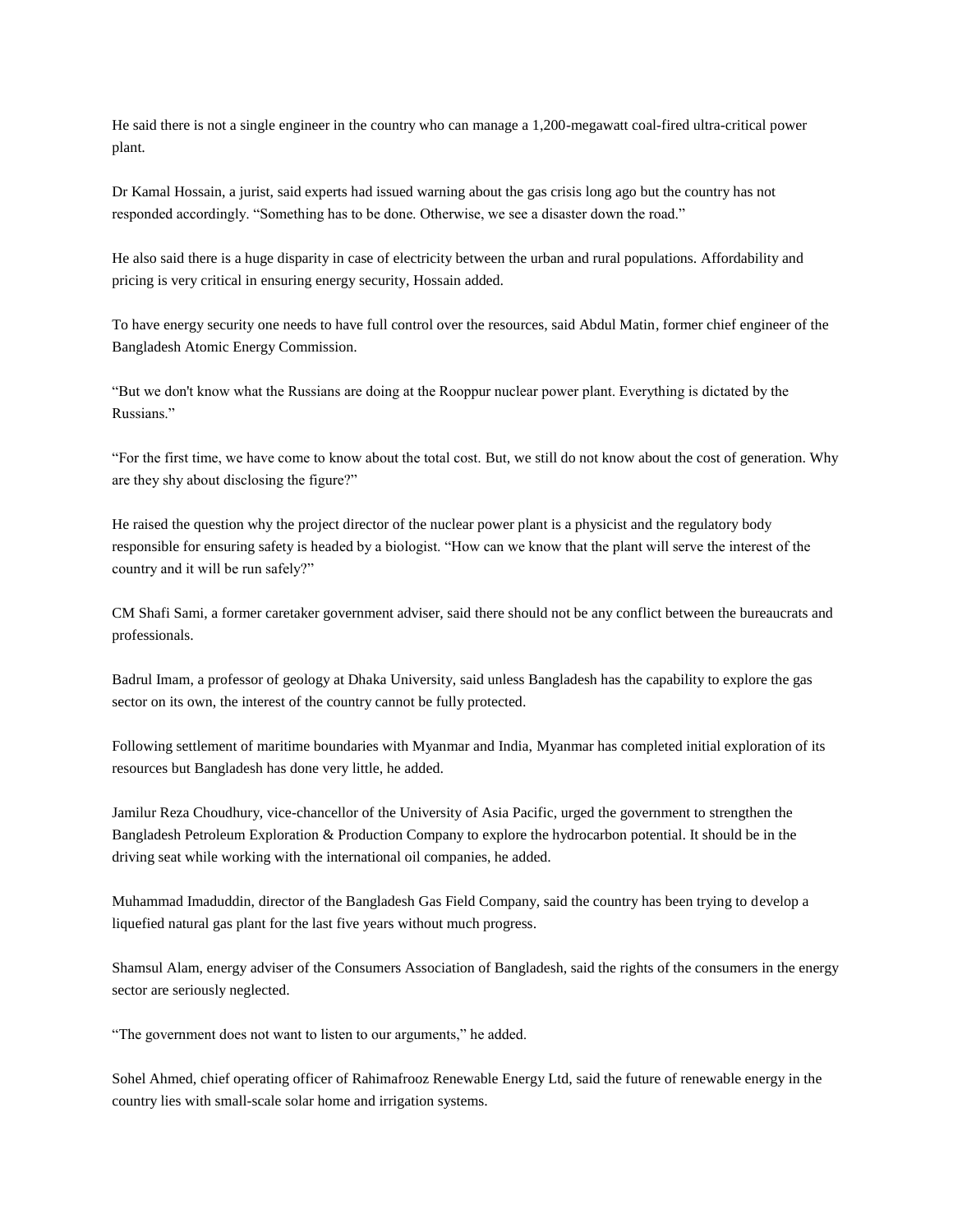Kamal Uddin, deputy general manager of Karnaphuli Fertiliser Company Ltd, called for ensuring energy efficiency.

"Before we produce any energy we need to think about how best we will able to utilise it," he added.

Sajjad Zohir, executive director of the Economic Research Group; Choudhury Ishrak Ahmed Siddiky, adjunct professor of the University of Asia Pacific; and Tahsin Aman, president of the American Alumni Association, also spoke.

<http://www.thedailystar.net/business/concern-over-apathy-gas-exploration-164515>



### **পেশাদারদদর জ্বালানি খাদের দান়িত্ব নিদে হদে: ড. কামাল**

অক্টোবর ৩০, ২০১৫

বাংলাদেশের জ্বালানি নিরাপত্তা নিমে এক গোলটেবিল আলোচনাম অংশগ্রহণকারীরা দেশের জ্বালানি থাতের নিরাপত্তার জন্য অন্য কিছুর আগে সুশাসন নিশ্চিত করার ওপর জোর দিয়েছেন। ওই আলোচনায় বিশিষ্ট আইনজীবী ড. কামাল হোসেন বলেছেন, পেশাদার লোকদের জ্বালানি থাতের দায়িত্ব নিতে হবে। গতকাল বৃহস্পতিবার ধানমন্ডির মাইডাস সেন্টার ভবনে 'বাংলাদেশের জ্বালানি নিরাপত্তা: চ্যালেঞ্জেস অ্যান্ড প্রস্পেক্টাস' শীর্ষক গোলটেবিল আলোচনায় আলোচকেরা এসব কথা বলেন। ইউনিভার্সিটি অব এশিয়া প্যাসিফিক ও আমেরিকান অ্যালামনাই অ্যাসোসিয়েশন যৌথভাবে এই গোলটেবিল আলোচনার আয়োজন করে। ড. কামাল হোসেন বলেন, পেট্রোবাংলা, বাপেক্স এবং এনার্জি রেগুলেটরি কমিশনে পেশাদার লোকদের দায়িত্ব দিতে হবে। বাপেক্সকে পুনর্গঠন করতে হবে। তিনি বলেন, যুক্তরাষ্ট্রের বড় বড় তেল কোম্পানিতে বাংলাদেশের বিশেষজ্ঞরা কাজ করছেন। এসব লোক দেশে কাজ করার কোনো সুযোগ পাননি। তিনি বিদ্যুৎ উৎপাদনে কুইক রেন্টালেরও সমালোচনা করেন।

টিআইবি নির্বাহী পরিচালক ইফতেথারুজ্জামান বলেন, জ্বালানি থাতে নিরাপত্তা নিশ্চিত করতে হলে আগে দেশে সুশাসন প্রতিষ্ঠা করতে হবে। তিনি বলেন, বাপেক্সসহ জ্বালানি-সংক্রান্ত সরকারি প্রতিষ্ঠানগুলোতে কোনো অডিট হয় না। সুশাসন যে নেই, এটাই তার প্রমাণ।

আলোচনায় অন্যান্যের মধ্যে সাবেক পররাষ্টুসচিব সি এম শকি সামি, তত্বাবধায়ক সরকারের সাবেক জ্বালানি উপদেষ্টা ম. তামিম বক্তব্য দেন। বিজ্ঞপ্তি।

[http://www.prothom-](http://www.prothom-alo.com/bangladesh/article/668989/%E0%A6%AA%E0%A7%87%E0%A6%B6%E0%A6%BE%E0%A6%A6%E0%A6%BE%E0%A6%B0%E0%A6%A6%E0%A7%87%E0%A6%B0-%E0%A6%9C%E0%A7%8D%E0%A6%AC%E0%A6%BE%E0%A6%B2%E0%A6%BE%E0%A6%A8%E0%A6%BF-%E0%A6%96%E0%A6%BE%E0%A6%A4%E0%A7%87%E0%A6%B0-%E0%A6%A6%E0%A6%BE%E0%A6%AF%E0%A6%BC%E0%A6%BF%E0%A6%A4%E0%A7%8D%E0%A6%AC-%E0%A6%A8%E0%A6%BF%E0%A6%A4%E0%A7%87-%E0%A6%B9%E0%A6%AC%E0%A7%87-%E0%A6%A1)

[alo.com/bangladesh/article/668989/%E0%A6%AA%E0%A7%87%E0%A6%B6%E0%A6%BE%E0%A6%A6%](http://www.prothom-alo.com/bangladesh/article/668989/%E0%A6%AA%E0%A7%87%E0%A6%B6%E0%A6%BE%E0%A6%A6%E0%A6%BE%E0%A6%B0%E0%A6%A6%E0%A7%87%E0%A6%B0-%E0%A6%9C%E0%A7%8D%E0%A6%AC%E0%A6%BE%E0%A6%B2%E0%A6%BE%E0%A6%A8%E0%A6%BF-%E0%A6%96%E0%A6%BE%E0%A6%A4%E0%A7%87%E0%A6%B0-%E0%A6%A6%E0%A6%BE%E0%A6%AF%E0%A6%BC%E0%A6%BF%E0%A6%A4%E0%A7%8D%E0%A6%AC-%E0%A6%A8%E0%A6%BF%E0%A6%A4%E0%A7%87-%E0%A6%B9%E0%A6%AC%E0%A7%87-%E0%A6%A1) [E0%A6%BE%E0%A6%B0%E0%A6%A6%E0%A7%87%E0%A6%B0-](http://www.prothom-alo.com/bangladesh/article/668989/%E0%A6%AA%E0%A7%87%E0%A6%B6%E0%A6%BE%E0%A6%A6%E0%A6%BE%E0%A6%B0%E0%A6%A6%E0%A7%87%E0%A6%B0-%E0%A6%9C%E0%A7%8D%E0%A6%AC%E0%A6%BE%E0%A6%B2%E0%A6%BE%E0%A6%A8%E0%A6%BF-%E0%A6%96%E0%A6%BE%E0%A6%A4%E0%A7%87%E0%A6%B0-%E0%A6%A6%E0%A6%BE%E0%A6%AF%E0%A6%BC%E0%A6%BF%E0%A6%A4%E0%A7%8D%E0%A6%AC-%E0%A6%A8%E0%A6%BF%E0%A6%A4%E0%A7%87-%E0%A6%B9%E0%A6%AC%E0%A7%87-%E0%A6%A1)

[%E0%A6%9C%E0%A7%8D%E0%A6%AC%E0%A6%BE%E0%A6%B2%E0%A6%BE%E0%A6%A8%E0%A6%BF](http://www.prothom-alo.com/bangladesh/article/668989/%E0%A6%AA%E0%A7%87%E0%A6%B6%E0%A6%BE%E0%A6%A6%E0%A6%BE%E0%A6%B0%E0%A6%A6%E0%A7%87%E0%A6%B0-%E0%A6%9C%E0%A7%8D%E0%A6%AC%E0%A6%BE%E0%A6%B2%E0%A6%BE%E0%A6%A8%E0%A6%BF-%E0%A6%96%E0%A6%BE%E0%A6%A4%E0%A7%87%E0%A6%B0-%E0%A6%A6%E0%A6%BE%E0%A6%AF%E0%A6%BC%E0%A6%BF%E0%A6%A4%E0%A7%8D%E0%A6%AC-%E0%A6%A8%E0%A6%BF%E0%A6%A4%E0%A7%87-%E0%A6%B9%E0%A6%AC%E0%A7%87-%E0%A6%A1) [-%E0%A6%96%E0%A6%BE%E0%A6%A4%E0%A7%87%E0%A6%B0-](http://www.prothom-alo.com/bangladesh/article/668989/%E0%A6%AA%E0%A7%87%E0%A6%B6%E0%A6%BE%E0%A6%A6%E0%A6%BE%E0%A6%B0%E0%A6%A6%E0%A7%87%E0%A6%B0-%E0%A6%9C%E0%A7%8D%E0%A6%AC%E0%A6%BE%E0%A6%B2%E0%A6%BE%E0%A6%A8%E0%A6%BF-%E0%A6%96%E0%A6%BE%E0%A6%A4%E0%A7%87%E0%A6%B0-%E0%A6%A6%E0%A6%BE%E0%A6%AF%E0%A6%BC%E0%A6%BF%E0%A6%A4%E0%A7%8D%E0%A6%AC-%E0%A6%A8%E0%A6%BF%E0%A6%A4%E0%A7%87-%E0%A6%B9%E0%A6%AC%E0%A7%87-%E0%A6%A1)